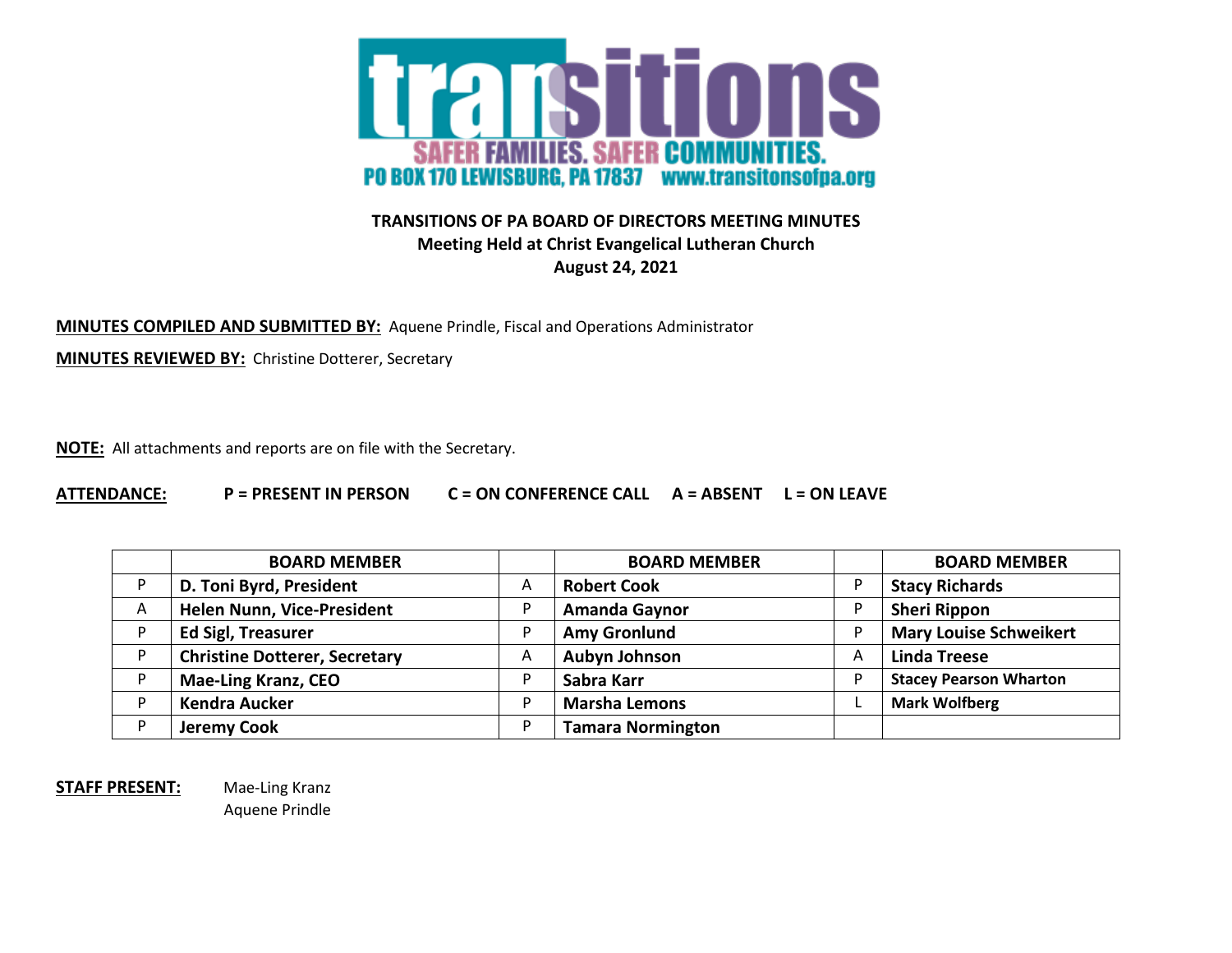| <b>AGENDA ITEM/SUBJECT</b>                             | <b>DISCUSSION SUMMARY</b>                                                                                                                                                                                                                                                                  | <b>ACTION &amp; REQUIRED FOLLOW-UP</b>                                                                                                                                 |
|--------------------------------------------------------|--------------------------------------------------------------------------------------------------------------------------------------------------------------------------------------------------------------------------------------------------------------------------------------------|------------------------------------------------------------------------------------------------------------------------------------------------------------------------|
| <b>CALL TO ORDER</b><br>(D. Toni Byrd)                 | The meeting was called to order at 7:05 P.M. by Board<br>President, D. Toni Byrd.                                                                                                                                                                                                          |                                                                                                                                                                        |
| <b>INTRODUCTIONS</b>                                   | Toni began the meeting by introducing the new board<br>members from both last year and this year. These introductions<br>were followed by all attendees introducing themselves and<br>sharing information about themselves.                                                                |                                                                                                                                                                        |
| <b>ROLL CALL</b>                                       | Chris Dotterer, Secretary, took roll call.                                                                                                                                                                                                                                                 |                                                                                                                                                                        |
| <b>SECRETARY'S REPORT</b><br>(D. Toni Byrd)            |                                                                                                                                                                                                                                                                                            |                                                                                                                                                                        |
| Approval of Minutes from<br>June 22, 2021              | Minutes were previously distributed.                                                                                                                                                                                                                                                       | <b>Motion by Mary Louise</b><br>Schweikert: To accept the Minutes<br>of June 22, 2021 board meeting as<br>presented.<br>Seconded by Chris Dotterer.<br>Motion carried. |
| <b>TREASURER'S REPORT</b><br>(Ed Sigl, Mae-Ling Kranz) | Ed presented the 07/31/2021 Financial Summary PowerPoint.<br>Salary and Wages for June were elevated due to staff<br>$\bullet$<br>bonuses.<br>There's a little bit of lag time in waiting on monies from<br>$\bullet$<br>a couple of funders due to them closing out their fiscal<br>year. | <b>Motion by Tamara Normington:</b><br>To accept the Treasurer's Report<br>as presented.<br>Seconded by Sheri Rippon.<br>Motion carried.                               |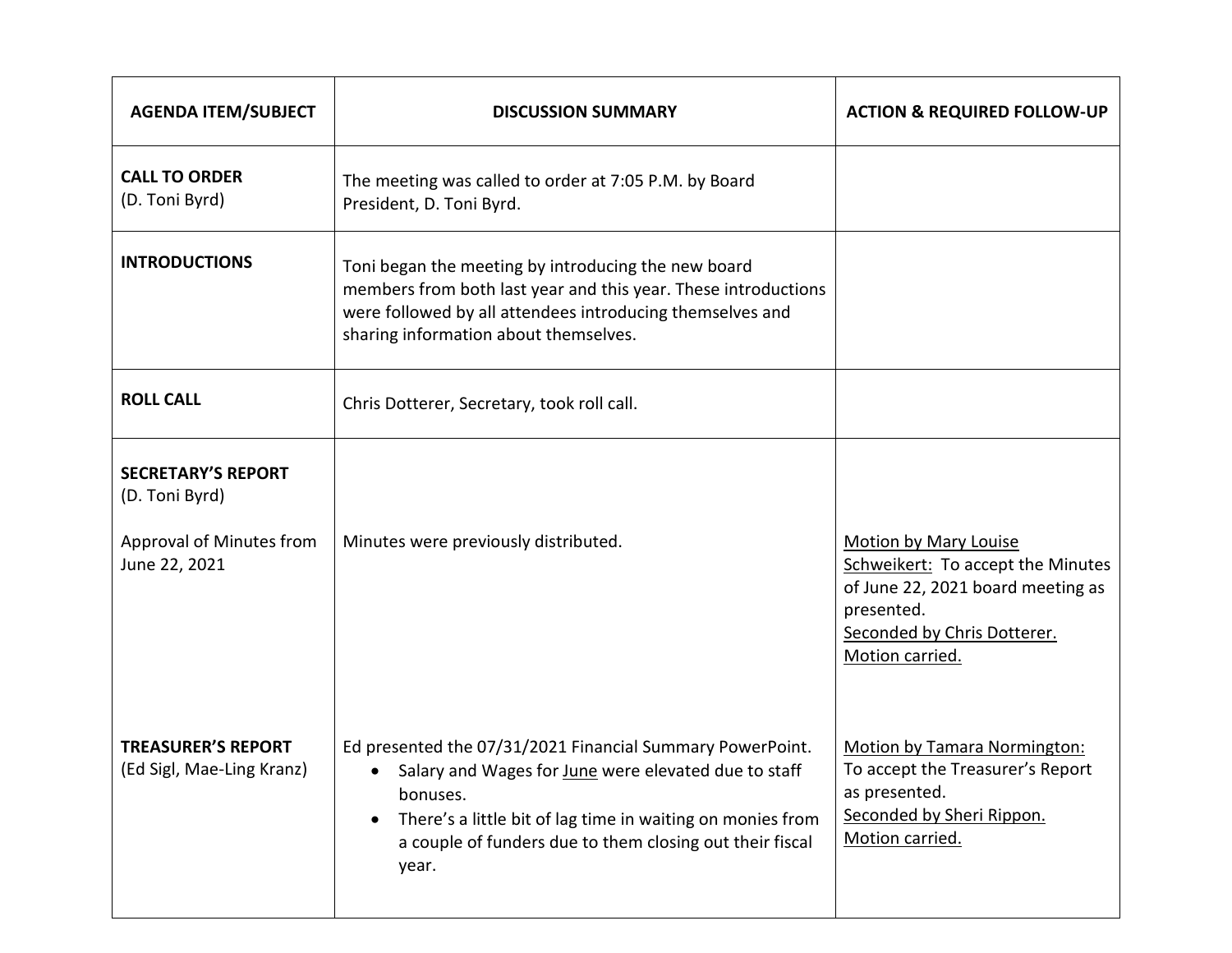|                                               | Budget modifications will be presented to reflect new<br>$\bullet$<br>funds, carry-over funds and updated numbers for a<br>couple of line items, including insurance.<br>The numbers are typical of the organization with cash<br>being lower and receivables being higher. The<br>receivables will turn into cash.<br>The Vanguard account has increased significantly in the<br>$\bullet$<br>past year.<br>An explanation of the mechanics of the Accounts<br>$\bullet$<br>Receivable Aging Report was provided.<br>Operating performance is consistent with recent<br>$\bullet$<br>months. Some line items have been below budget due<br>to COVID limitations.<br>The net worth of Transitions shows consistent decrease<br>in liabilities and increase in net assets. Overall,<br>Transitions is in a good financial position.                                                                                        |                                                                                           |
|-----------------------------------------------|---------------------------------------------------------------------------------------------------------------------------------------------------------------------------------------------------------------------------------------------------------------------------------------------------------------------------------------------------------------------------------------------------------------------------------------------------------------------------------------------------------------------------------------------------------------------------------------------------------------------------------------------------------------------------------------------------------------------------------------------------------------------------------------------------------------------------------------------------------------------------------------------------------------------------|-------------------------------------------------------------------------------------------|
| <b>CEO/AGENCY REPORTS</b><br>(Mae-Ling Kranz) | CEO and Agency reports for June and July, 2021, were<br>distributed to the Board previously. Mae-Ling highlighted that:<br>Transitions has significantly grown as an organization<br>$\bullet$<br>over the past couple of years. Due to personal<br>situations, some positions have become open. These<br>positions have been difficult to fill due to COVID-related<br>challenges. We are slowly beginning to fill these<br>positions. Staff has been working hard to provide<br>services, crossing over departments to meet client<br>needs.<br>Unexpected funding is coming in from a couple of<br>different sources.<br>The Education Team is turning their focus to<br>٠<br>preparation for Domestic Violence Awareness Month.<br>The VOCA Fix Act bill passed in the Senate.<br>$\bullet$<br>In the month of June, Transitions was recognized by two<br>$\bullet$<br>local organizations. We received the 2021 Judy | Members should read the<br>CEO/Agency reports and contact<br>Mae-Ling with any questions. |
|                                               | Anderson Community Award from the League of<br>Women Voters and the Flag for Hero's Award from the                                                                                                                                                                                                                                                                                                                                                                                                                                                                                                                                                                                                                                                                                                                                                                                                                        |                                                                                           |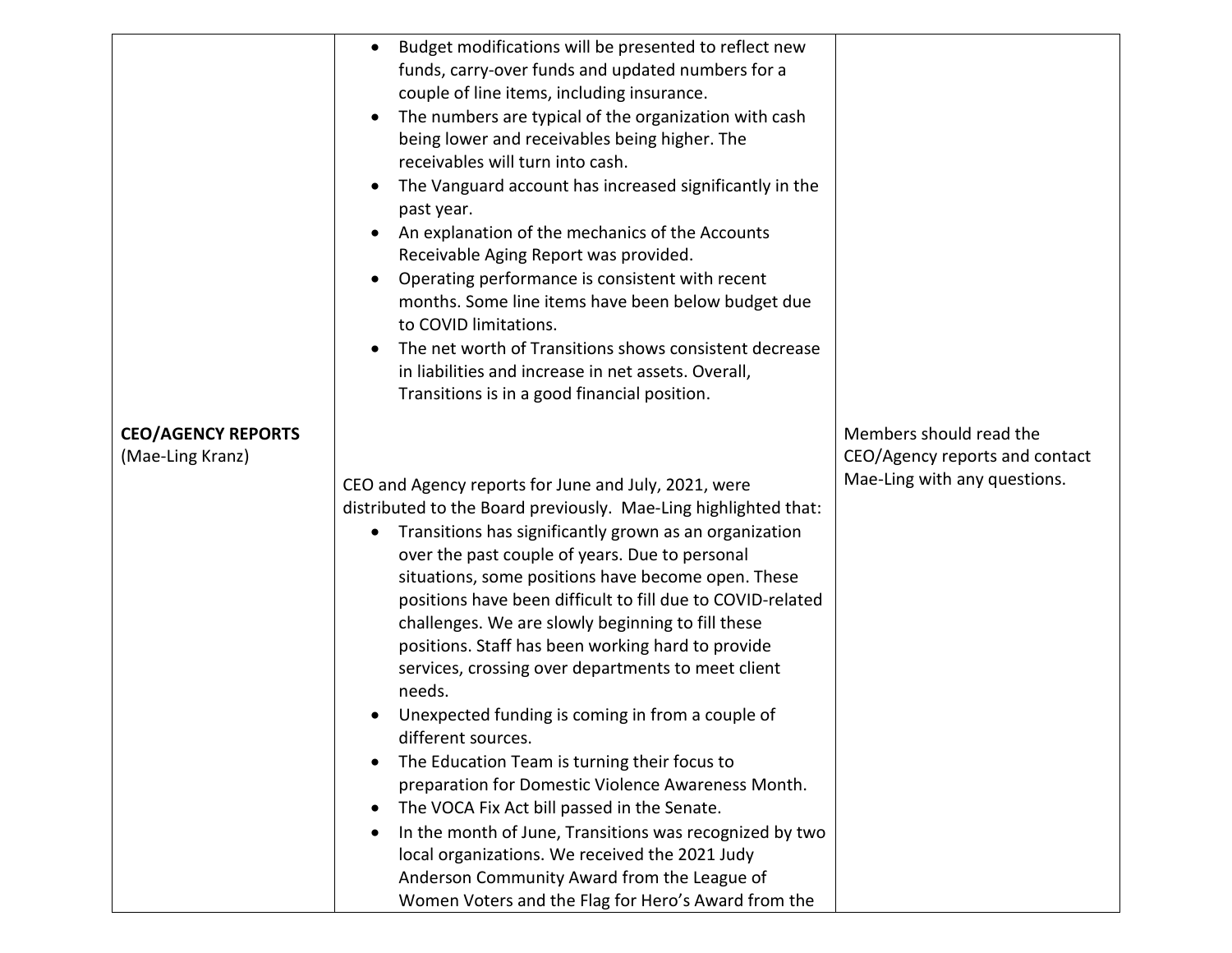|                                                           | Lewisburg Sunrise Rotary Club. The Rotary also awarded<br>us a donation of \$2K of unrestricted funds.<br>We are in the last year of our Strategic Plan, which is<br>$\bullet$<br>nearing successful completion. We are looking ahead to<br>the formation of the next Strategic Plan.                                                        |                                                                                                                       |
|-----------------------------------------------------------|----------------------------------------------------------------------------------------------------------------------------------------------------------------------------------------------------------------------------------------------------------------------------------------------------------------------------------------------|-----------------------------------------------------------------------------------------------------------------------|
| <b>STANDING COMMITTEE</b><br><b>REPORTS</b>               |                                                                                                                                                                                                                                                                                                                                              | Members should read the Standing<br>Committee reports and contact<br>the Committee Chairperson with<br>any questions. |
| <b>Auction</b><br>(Sheri Rippon)                          | Sheri provided a verbal report-out that the Auction Committee<br>is seeking new members. The committee has begun discussions<br>on the theme for next year. They are also in communication<br>with Susquehanna University about possibly holding the<br>Auction there next year. The Auction will be held the last<br>Thursday in May, 2022. |                                                                                                                       |
| Development/Public<br><b>Relations</b><br>(Marsha Lemons) | Marsha expressed welcome to any who would like to join the<br>Development/Public Relations Committee.                                                                                                                                                                                                                                        |                                                                                                                       |
| <b>Finance</b><br>(Ed Sigl, Mae-Ling Kranz)               | There was nothing to add to what was reported on earlier<br>in the Treasurer's Report.                                                                                                                                                                                                                                                       |                                                                                                                       |
| <b>TIAC</b><br>(D. Toni Byrd)                             | Toni reported investments are doing very well, showing an<br>increase in value of over 20%.                                                                                                                                                                                                                                                  |                                                                                                                       |
| Governance                                                | Toni reported the following.                                                                                                                                                                                                                                                                                                                 |                                                                                                                       |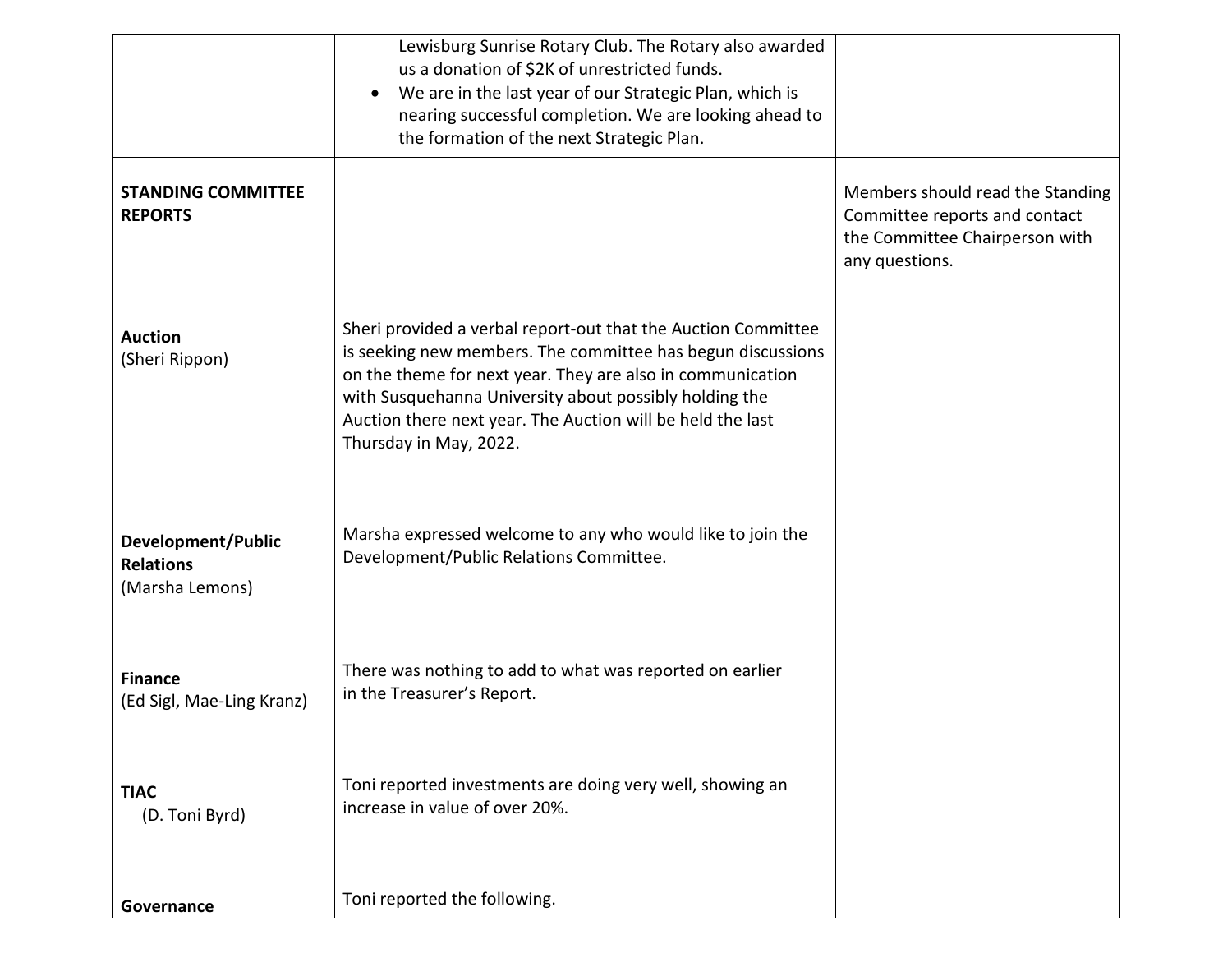| (D. Toni Byrd)                                                                    | The committee will be meeting soon to work on the<br>$\bullet$<br>Strategic Plan.<br>The Board Satisfaction Survey will be reviewed next<br>$\bullet$<br>month. Those who've not taken the survey still have<br>time to complete it.         |                                                                                                                                                                        |
|-----------------------------------------------------------------------------------|----------------------------------------------------------------------------------------------------------------------------------------------------------------------------------------------------------------------------------------------|------------------------------------------------------------------------------------------------------------------------------------------------------------------------|
| Personnel<br>(Helen Nunn)                                                         | Mary Louise led a discussion in regards to the Personnel<br>Committee's proposed changes to the pandemic policy, e.g.,<br>mandatory vaccinations.                                                                                            | Motion by Personnel Committee:<br>To approve mandatory<br>vaccinations as part of the<br>Pandemic Policy.<br>Seconded by Stacey Pearson<br>Wharton.<br>Motion carried. |
| <b>NEW BUSINESS</b>                                                               | None                                                                                                                                                                                                                                         |                                                                                                                                                                        |
| <b>NEXT MEETING DATE</b><br>(D. Toni Byrd)                                        | The next Board meeting will be held on Tuesday, September<br>28, 2021, at 7 PM. Members should plan to attend in person.<br>Any board member unable to attend in person, or at all should<br>inform the board president as soon as possible. | Committee reports are due<br>Tuesday, September 21, 2021, at<br>noon.                                                                                                  |
| <b>STAFF MEETING</b><br><b>PARTICIPATION BY</b><br><b>BOARD</b><br>(D. Toni Byrd) | Staff meetings have been changed to bi-weekly, Friday hybrid<br>Zoom meetings and in person. Members of the Board are<br>encouraged to participate.                                                                                          | Members will be provided<br>schedule of dates and times for<br>upcoming meetings. Please reach<br>out to Mae-Ling if you would like<br>to attend a meeting.            |
| <b>EXECUTIVE SESSION</b><br>(D. Toni Byrd)                                        | Staff were excused from the meeting, and the Board adjourned<br>into Executive session at 8:32 PM.                                                                                                                                           | <b>Motion by Mary Louise</b><br>Schweikert: To adjourn into<br><b>Executive Session.</b><br>Seconded by Stacey Pearson<br>Wharton.<br>Motion carried.                  |